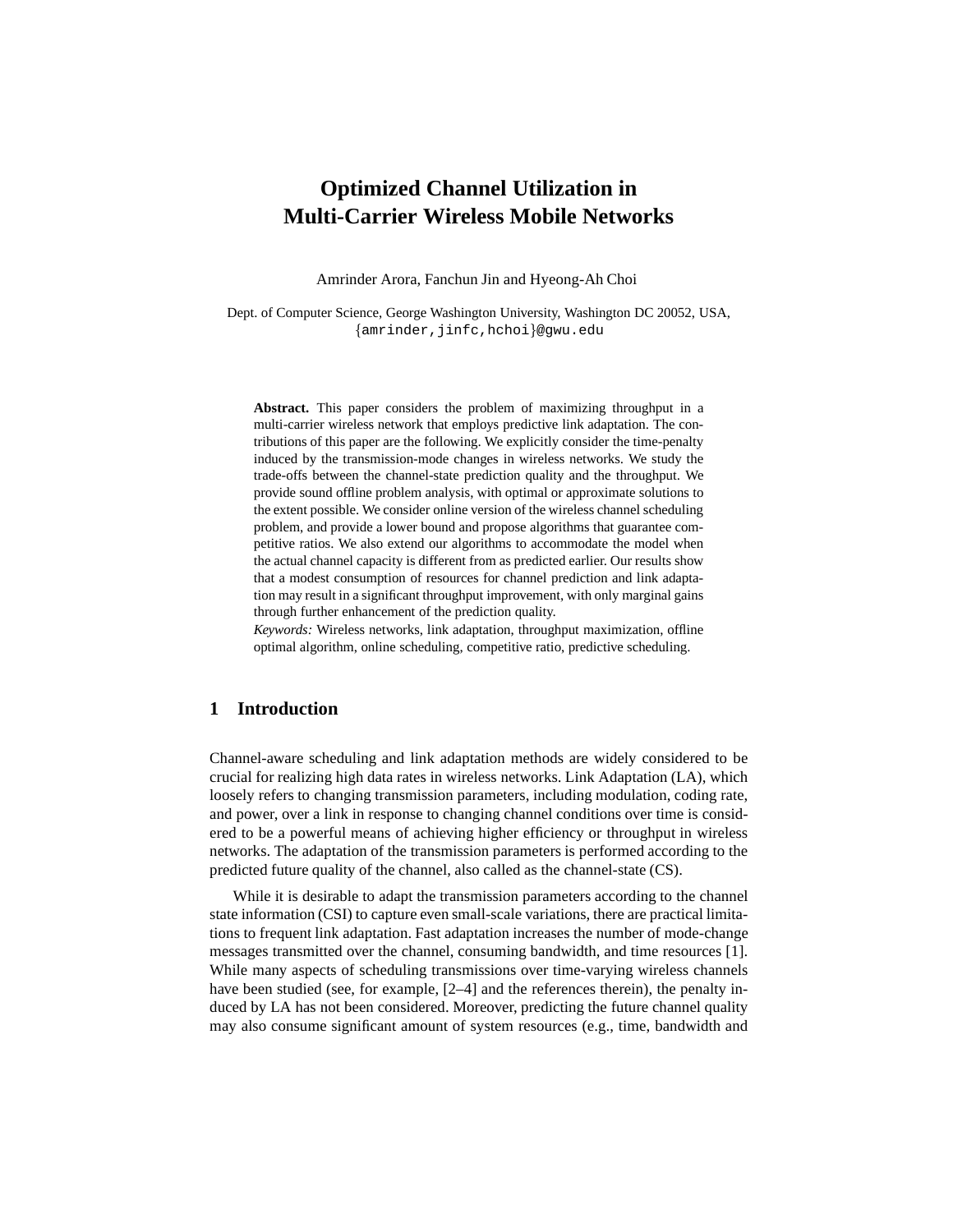power), since it may involve transmission of training-sequences, pilot tones, or feedback messages carrying the CSI [1]. Naturally, the additional cost and complication of predicting CS and LA increases with the desired prediction accuracy.

In this paper, we consider the scheduling problem in a multi-carrier wireless network that uses LA. The contributions of this paper are the following. We explicitly consider the time-penalty induced by the transmission-mode changes in wireless networks. We study the trade-offs between the channel-state prediction quality and the throughput. We provide sound offline problem analysis, with optimal or approximate solutions to the extent possible. We consider online version of the wireless channel scheduling problem, and provide a lower bound and propose algorithms that guarantee competitive ratios. We also extend our algorithms to accommodate the model when the actual channel capacity is different from as predicted earlier. Our results show that a modest consumption of resources for channel prediction and link adaptation may result in a significant throughput improvement, with only marginal gains through further enhancement of the prediction quality. The results we obtain can provide meaningful guidelines in deciding what level of system resource consumption is justified for channel quality estimation and link adaptation.

This paper is organized as follows. A background on link adaptation techniques is given next. System model and problem statement are given in Section 2. In Section 3, we present underlying scheduling algorithms that are used in the rest of the paper. Section 4 considers the case when multiple users share a single channel, and presents a dynamic programming algorithm for an offline optimal solution and a 2:598-competitive online algorithm. Section 5 considers the case when multiple users share multiple channels and presents an offline 2-optimal algorithm, a 4-competitive online algorithm, and an upper bound (shown to be near-optimal in simulations) to the offline optimal solution. In Section 6, we consider the model when channel estimates are imperfect (i..e, the estimate for a future channel is different from the actual one), and present our solution approach based on the results presented in Sections 4 and 5. Numerical results in imperfect channel estimates models are presented in Section 7. The paper concludes in Section 8.

#### **1.1 Link Adaptation Techniques**

Link Adaptation (LA) attempts to exploit the variations in the quality of the wireless channel by modifying a set of transmission parameters, such as the modulation, and coding modes. This is suitable for duplex communication, since the transmission parameters have to be adapted using some form of two-way transmission [5, 1].

The three components of link adaptation are: (i) estimation of the channel quality (ii) transmission parameter computation, and (iii) signaling (or blind detection) of the selected parameters.

In this paper, we focus on the link adaptation for downlink transmission of data over a channel from a base-station to a mobile terminal. In this context, the adaptation of the transmission parameters is done by the transmitter at the base station.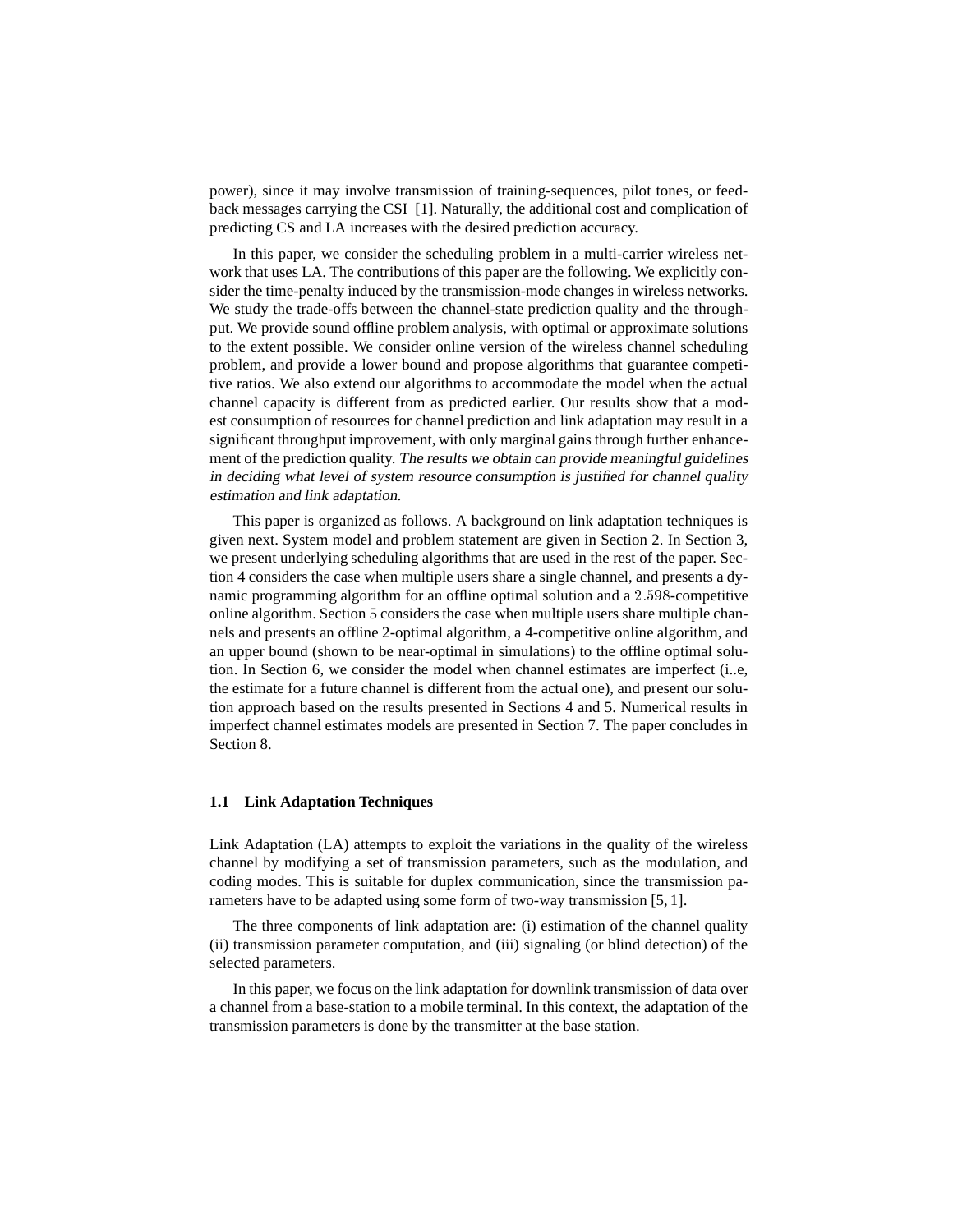# **2 System Model and Problem Statement**

We assume that, at the beginning of time slot  $t$ , the base station has perfect knowledge of the channel state in time slot <sup>t</sup>, and *perfect* or *imperfect* estimates of the channel state over timeslots  $t + 1$ ,  $t + 2$ ,  $\ldots$ ,  $t + h$ . We will refer to h as the *look-ahead*. Given this information at the beginning of each time slot  $t$ , the base station (BS) decides to which mobile system (MS), on what channel, and at what data rate, it is going to transmit during time slot  $t$ . If a change is required in the receiving MS or the data rate (by varying the modulation rate, coding rate, etc.), then the next downlink transmission (in time-slot  $t$ ) is used to notify the receiver of the new data rate, which may be confirmed by the MS through an ACK in the next uplink transmission. Thus, transmission at the new data rate (possibly to a new user) starts only after a delay of a full duplex transmission cycle. Let us assume that each time-slot, of duration  $\delta$ , consists of a downlink transmission of  $\delta/2$  followed by an uplink transmission of  $\delta/2$ . Thus, if the BS decides to change the transmission rate (or the MS) at the beginning of time slot  $t\delta$ , then transmission with the new rate starts at the beginning of time slot  $(t + 1)\delta$ . The duration of each timeslot is assumed to be equivalent to this time-penalty  $\delta$ . Hence, the earliest time to have a new data rate after timeslot t is  $t + 2$ . The same penalty is assumed to be applied when a user is changed on the same channel.

We assume that there are  $m$  users,  $f$  channels, and  $n$  timeslots. The maximum rate estimation that can be used by user i on channel j in timeslot t is denoted by  $c(i, j, t)$ , and the rate assigned by the scheduler to user  $i$  on channel  $j$  in timeslot  $t$  is denoted by  $x(i, j, t)$ . Clearly,  $x(i, j, t) \le c(i, j, t)$  for each  $1 \le i \le m$ ,  $1 \le j \le f$ , and  $1 \le t \le n$ .

The goal is to maximize  $\sum_{i=1}^{m}$  $\lnot$ j=1  $\sum_{t=1}^{n} x(i, j, t)$ . The decision has to satisfy the following system constraints.

- **–** A channel can be used for transmission to only one MS at a given time slot.
- **–** The data transmission rate cannot exceed the time- and user-dependent maximum rate.
- **–** Changing the data rate, or the intended MS, makes the next time slot useless in terms of data transmission.

We explore two versions of the scheduling problem in this paper: perfect and imperfect channel estimates models. At the beginning of timeslot <sup>t</sup>, the channel state over timeslots  $t, t + 1, \dots, t + h$  are perfectly known in the perfect channel estimates model with h look-aheads, whereas only the channel state in t is perfectly known in the imperfect channel estimates model.

#### **2.1 Perfect Channel Estimates Model**

**P1:** Given a channel status matrix  $C = [c(i, j, t)]$  for  $1 \le i \le m, 1 \le j \le f$ , and  $1 \le t \le n$ , the objective is to find schedule  $X = [x(i, j, t)]$  that maximizes  $\rightarrow$ m  $\sqrt{ }$ j=1  $\sum_{t=1}^{n} x(i, j, t)$  such that (i)  $x(i, j, t) \leq c(i, j, t)$  for each  $1 \leq i \leq m$ ,  $1 \leq j \leq f$ , and  $1 \leq t \leq n$  and (ii) for any j, if  $x(i, j, t) > 0$  and  $x(i', j, t + 1) > 0$ , then  $i = i'$  and  $x(i, j, t) = x(i, j, t + 1)$ .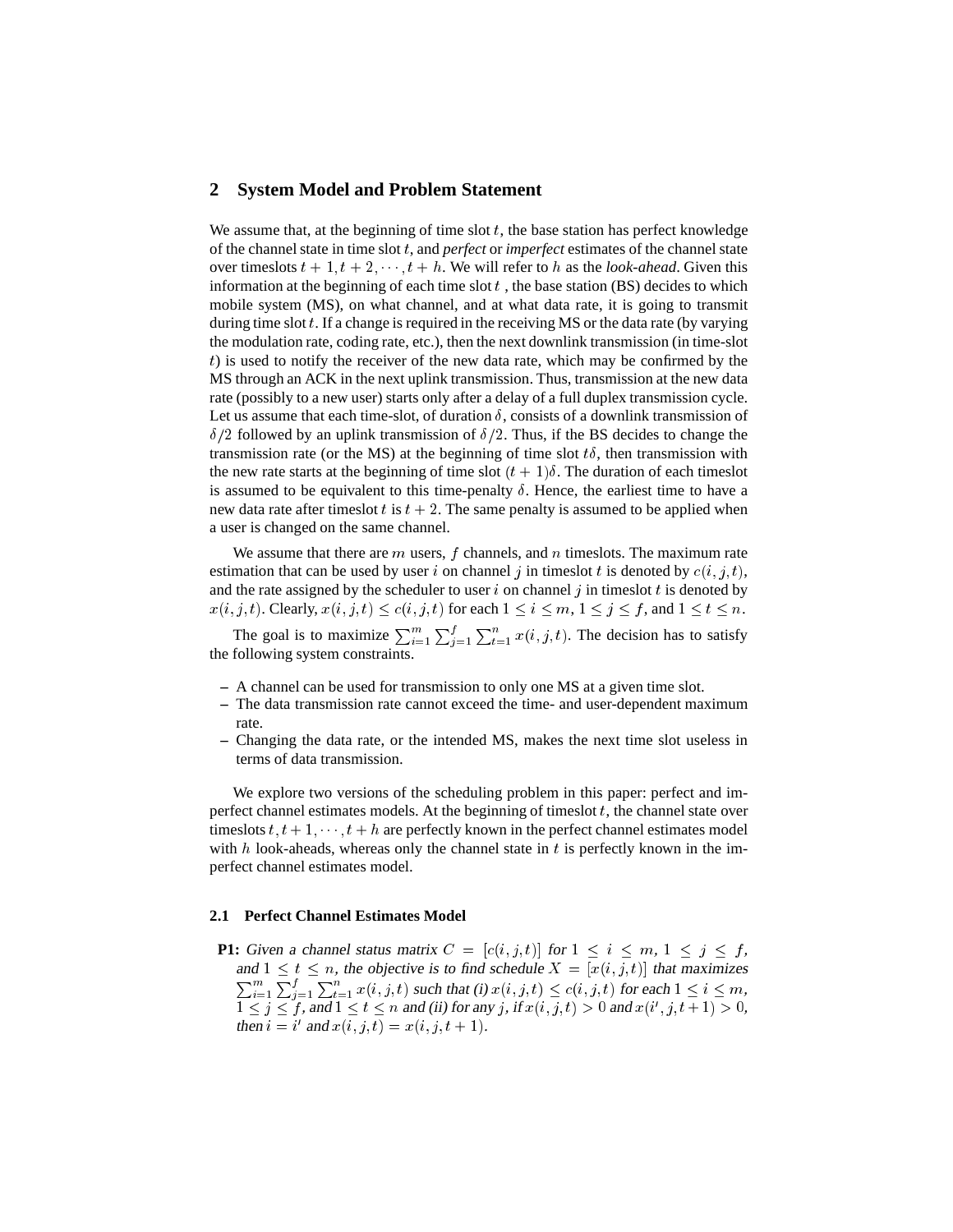For example, if  $m = f = 1$  (i.e., single-user single-channel) and  $C = \begin{bmatrix} 1, 3, 7, 8, 7, 15, 14 \end{bmatrix}$ then  $X_1 = [0, 0, 7, 7, 7, 0, 14]$  and  $X_2 = [1, 0, 7, 7, 0, 14, 14]$  are two feasible solutions, where  $X_2$  achieves more throughput.

#### **2.2 Imperfect Channel Estimates Model**

Let  $c'_t(i, j, q)$ , for  $t+1 \le q \le t+h$ , be the *estimate* of  $c(i, j, q)$  measured in time slot t. (If  $q > n$ , assume  $c'_{t}(i, j, q) = 0$ .) Let  $P_{t}^{i,j,q}(a, b)$  be the probability that  $c(i, j, q) = b$ , given that  $c'_t(i, j, q) = a$ . Consequently,  $P_t^{i, j, q}(a, a)$  denotes the prediction accuracy for estimate a. At the beginning of each time slot t, the BS has the knowledge of  $x(i, j, t -$ 1),  $c(i, j, t)$ ,  $c'_{t}(i, j, q)$ , and  $P_{t}^{i, j, q}(a, b)$  for each user i.

**P2:** Given a channel status matrices  $C = [c(i, j, t)]$  and  $C' = [c'_{t}(i, j, q)]$ , and estimation error probability  $P_t^{i,j,q}(a,b)$ , for  $1 \le i \le m$ ,  $1 \le j \le f$ ,  $1 \le t \le n$ , and  $t+1 \leq q \leq t+h$ , the objective is to maximize  $\sum_{i=1}^{m} \sum_{j=1}^{J} \sum_{t=1}^{n} x(i, j, t)$  such that (i)  $x(i, j, t) \le c(i, j, t)$  for each  $1 \le i \le m, 1 \le j \le f$ , and  $1 \le t \le n$ , and (ii) for any j, if  $x(i, j, t) > 0$  and  $x(i', j, t + 1) > 0$ , then  $i = i'$  and  $x(i, j, t) = x(i, j, t + 1).$ 

#### **2.3 Notations**

Following notations are used consistently in this paper:

- **–** <sup>m</sup>: Total number of users
- $f$ : Total number of channels
- **–** <sup>n</sup>: Total number of timeslots
- **–** h: Lookahead for the online algorithm
- $c(i, j, t)$ : Capacity for *i*-th user on *j*-th channel, during *t*-th times lot
- $-c'_{t}(i, j, q)$ : Estimate of  $c(i, j, q)$  done in timeslot t.
- $P_t^{i,j,q}(a, b)$ : Prob. that actual capacity  $c(i, j, q) = b$  given estimate  $c'_t(i, j, q) = a$
- $P_t^{i,j,q}(a,a)$ : Prob. that actual capacity  $c(i, j, q) = a$  given estimate  $c'_t(i, j, q) = a$
- $x(i, j, t)$ : Allocation for *i*-th user on *j*-th channel, during *t*-th timeslot
- $i, j, t$ : Indices for user, channel and timeslot respectively

# **3 Theoretical Foundations**

To prepare solid theoretical foundations, we first of all consider the single-user singlechannel version of the problem. Throughout this section, the notation  $c(t)$  and  $x(t)$  will be used instead of  $c(i, j, t)$  and  $x(i, j, t)$  for simplicity.

Firstly, we focus on finding a lower bound for the competitive ratio for a onelookahead online algorithm for problem **P1**. Note that if the performance of an online algorithm  $A$  is  $c$ -times worse than the performance of an optimal offline algorithm, then algorithm  $A$  is said to be *c*-competitive.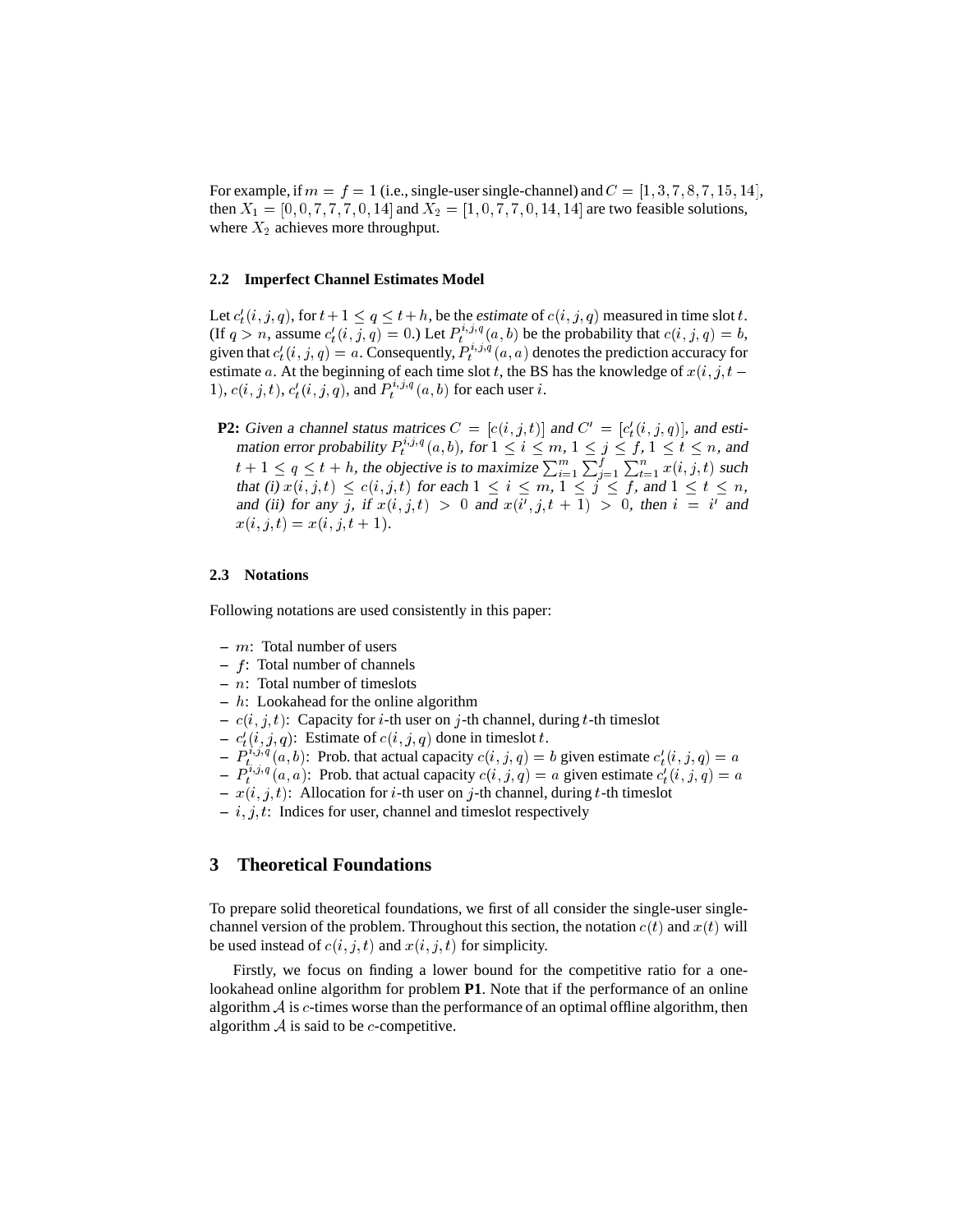#### **3.1 Lower Bound**

**Theorem 1.** *For the single-user single-channel version of problem* **P1***, no one-lookahead algorithm can be better than*  $3/2$ *-competitive.* 

*Proof:* Consider a deterministic 1-lookahead online algorithm A for single-user single-channel version of problem **P1**. For the purpose of this discussion, let  $a(t)$  denote the output selected by algorithm A during timeslot t and let  $x(t)$  denote the output selected by the constructed offline solution.

Consider input of 1, 2,  $c(3)$ , where value of  $c(3)$  is controlled by an adaptive online adversary. If algorithm A chooses  $a(1) > 0$  in the first slot, adversary sets the value of  $c(3) = a(1) - \epsilon$ . In this case, the algorithm can only achieve a total allocation of  $2a(1)$ , while optimal total allocation is  $3a(1) - 3\epsilon$ . If algorithm chooses  $a(1) = 0$  in the first slot, adversary sets the value of  $c(3) = 1$ . In this case, the algorithm can only achieve a total allocation of <sup>2</sup>, while optimal total allocation is <sup>3</sup>. Thus, no <sup>1</sup>-lookahead online algorithm can achieve a total allocation of more than  $2/3$  times that of optimal.

#### **3.2 Wait-Dominate-Hold Algorithm**

We use the Wait-Dominate-Hold Algorithm presented in [6]. It uses the usage of the previous time slot  $x(t-1)$ , the current capacity  $c(t)$ , and the next capacity  $c(t+1)$ . Let  $m(t)$  denote the maximum possible current usage given  $x(t-1)$  and  $c(t)$  defined as: (a)  $m(t) = 0$  if  $x(t-1) > 0$  and  $c(t) < x(t-1)$ , (b)  $m(t) = c(t)$  if  $x(t-1) = 0$ , and (c)  $m(t) = x(t-1)$  if  $c(t) > x(t-1) > 0$ . An example usage of the Wait-Dominate-Hold algorithm is shown in Table 1. The precise set of rules for choosing  $x(t)$  is as follows:

 $(R1)$  If  $c(t + 1) > 2m(t)$ , set  $x(t) = 0$ .  $(\mathcal{R}2)$  If  $m(t) > 2c(t+1)$ , set  $x(t) = m(t)$  (we note that  $x(t+1) = 0$  will be assigned in the next slot schedule).  $(R3)$  If  $c(t + 1)/2 < m(t) < 2c(t + 1)$  and  $x(t - 1) > 0$ , set  $x(t) = m(t)$ .  $(R4)$  If  $c(t+1)/2 < m(t) < 2c(t+1)$  and  $x(t-1) = 0$ , set  $x(t) = \min\{m(t), c(t+1)\}$  $1)$ .

#### **3.3 Wait-Dominate Algorithm**

We generalize the WD algorithm presented in [6], by introducing a parameter  $\psi$  and modifying the algorithm definition as follows. We refer to the modified algorithm as  $WD(\psi)$ . The modified WD algorithm uses the usage of the previous time slot  $x(t-1)$ , the current capacity  $c(t)$ , and the next capacity  $c(t+1)$ . Let  $m(t)$  denote the maximum possible current usage given  $x(t-1)$  and  $c(t)$  defined as: (a)  $m(t) = 0$  if  $x(t-1) > 0$ and  $c(t) < x(t-1)$ , (b)  $m(t) = c(t)$  if  $x(t-1) = 0$ , and (c)  $m(t) = x(t-1)$  if  $c(t) \geq x(t - 1) > 0.$ 

The precise set of rules for choosing  $x(t)$  is as follows: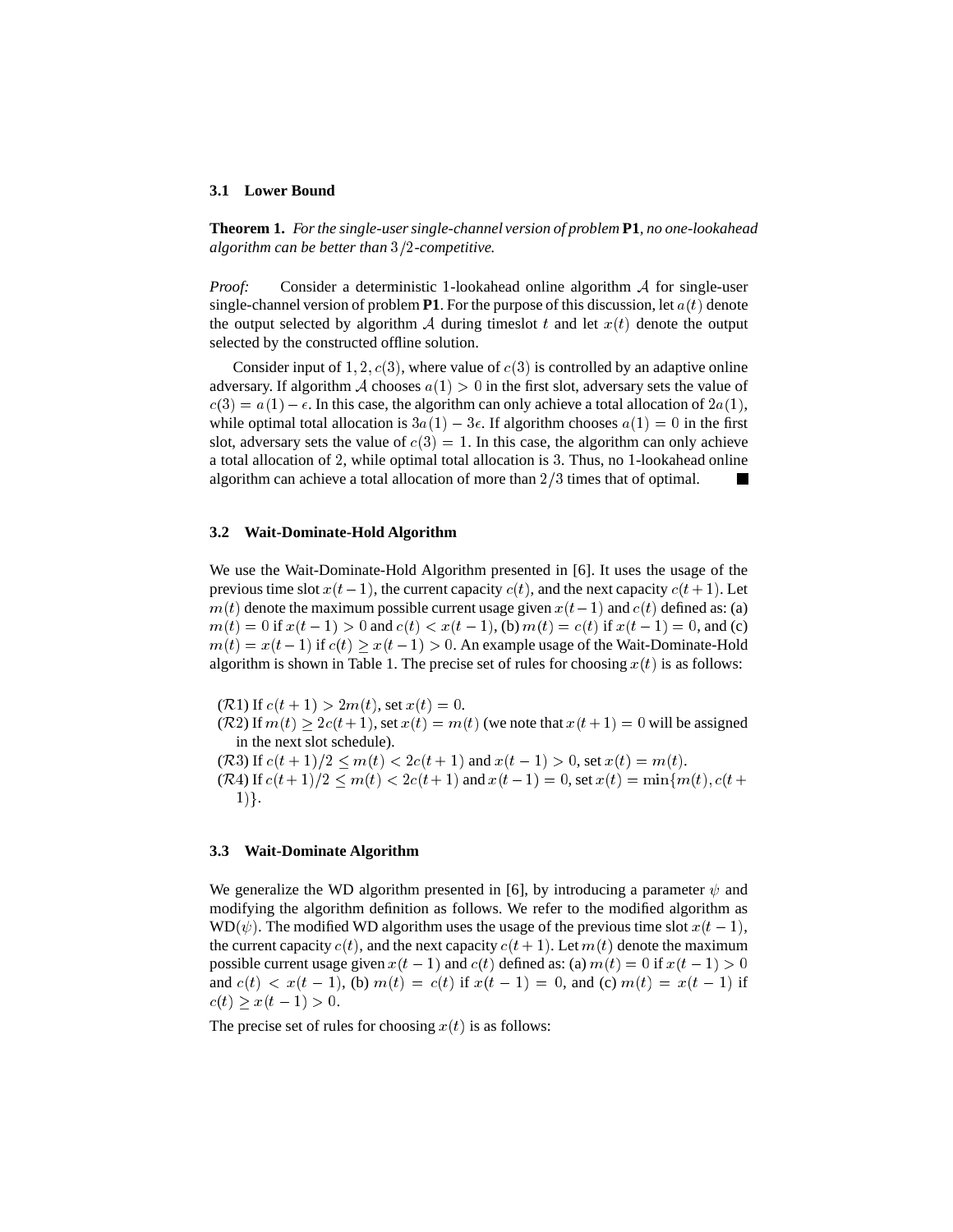$(R1)$  If  $c(t+1) > \psi$   $m(t)$ , set  $x(t) = 0$ . (R2) If  $\psi$   $m(t) \ge c(t + 1)$ , set  $x(t) = m(t)$  (we note that  $x(t + 1) = 0$  will be assigned in the next slot schedule).

An example usage of the Wait-Dominate algorithm using  $\psi = 2$  is shown in Table 1. We observe that every non-zero usage from the WD algorithm is surrounded by 0 in preceding and succeeding timeslots.

**Table 1.** Example usage of Wait-Dominate-Hold and Wait-Dominate algorithms, using  $\psi = 2$ .

|                                                                             | $\left  \frac{23}{23} \right  23   7   5   15   31   62   3   7   7   15   17 \right $ |  |  |  |  |  |  |
|-----------------------------------------------------------------------------|----------------------------------------------------------------------------------------|--|--|--|--|--|--|
| $X(WDH)$ :                                                                  | [2323000031310701515]                                                                  |  |  |  |  |  |  |
| $ \mathbf{X}(\mathbf{W}\mathbf{D}, \psi = 2) $ : 23 0 7 0 0 31 0 0 7 0 15 0 |                                                                                        |  |  |  |  |  |  |

#### **Competitive Analysis**

**Theorem 2.** *Wait-Dominate algorithm WD*( $\psi$ ) *is*  $\frac{\psi^{\circ}}{\psi^2-1}$ -competitive.

*Proof:* Define a block  $B_i$  as  $[c(1), c(2), \ldots, c(k), c(k+1)]$ , s.t.

$$
c(i) > \psi c(i-1) \quad 1 < i \le k
$$

$$
c(k+1) \le \psi c(k)
$$

Now, say we define a new capacity array  $C'$  as follows:

$$
c'(i) = c(i) \quad \forall 1 \le i \le k
$$

$$
c'(k+1) = \psi \ c(k)
$$

We observe that the array  $C'$  as defined is strictly larger than the original capacity array C. Thus,  $\text{OPT}(C) \leq \text{OPT}(C')$ .

By using a simple geometric progression on alternate timeslots, we observe that  $\text{OPT}(C') \leq c'(k+1)\psi^2/(\psi^2-1)$ . Let |X| denote the allocation achieved by WD algorithm. Then, to summarize:

$$
|X| = c(k)
$$
  
OPT(C)  $\leq$  OPT(C')  
OPT(C')  $\leq c'(k+1) \psi^2/(\psi^2 - 1)$   
= c(k)  $\psi^3/(\psi^2 - 1)$   
 $\Rightarrow$  OPT(C)  $\leq \psi^3/(\psi^2 - 1)|X|$ 

Since the allocation for the last timeslot of each block is always <sup>0</sup>, the analysis for each block is independent. Thus, the result follows by extrapolating the result over the sum of all blocks.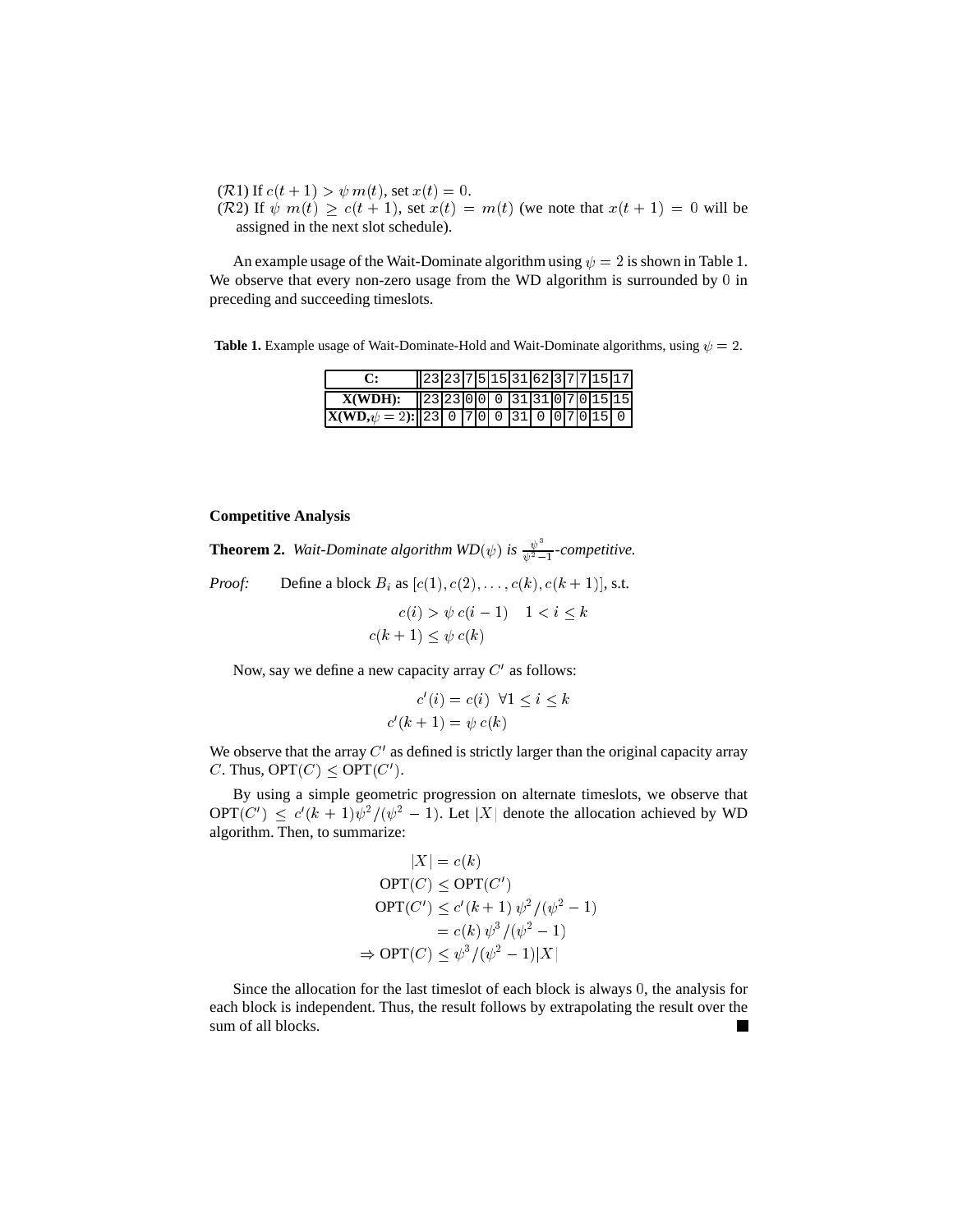**Theorem 3.** Wait-Dominate algorithm WD( $\psi$ ) always achieves at least  $\frac{\psi-1}{\psi^2}$  fraction *of the total throughput.*

*Proof:* Proof is similar to that of Theorem 2 and is omitted for space constraints.

Using the theorems presented above, we can easily reach the following results.

**Corollary 1.** WD algorithm can be tuned to yield competitive ratio of  $3\sqrt{3}/2$ , that is, 2:598*.*

*Proof:* Using a value of  $\psi = \sqrt{\frac{P}{P}}$ 3 in Theorem 2 yields the desired result.

**Corollary 2.** *WD algorithm can be tuned to achieve*  $1/4$  *of total capacity.* 

*Proof:* Using a value of  $\psi = 2$  in Theorem 3 yields the desired result.

# **4 Multiple User Single Channel**

In this section, we consider the special case of problem **P1** in which there is only one channel. That is, multiple users share the same channel. We call that channel <sup>1</sup>, and so, all capacity variables used in this section are of the form  $c(i, 1, t)$ . We begin by considering the offline version of the problem.

#### **4.1 Dynamic Programming Optimal Algorithm**

We propose the following algorithm  $MUSC-OPT$  for multiple user, single channel offline version of the problem. The algorithm works as follows:

Let  $A(t_1, t_2)$   $(t_1 < t_2)$  denote the optimal solution from timeslot  $t_1$  to  $t_2$  both inclusive. The algorithm is based upon the following observation.

- 1. **Case I:** Only one user uses the channel from timeslot  $t_1$  to  $t_2$  without changing transmission rate. In this case, due to capacity constraints, the allocation must be the minimum capacity for that user over all time slots.
- 2. **Case II:** There exists timeslot k between timeslots  $t_1$  and  $t_2$  which has 0 transmission rate (this is the timeslot for which the users and/or transmission rates were changed). In this case, we can obtain the solution, assuming we have already calculated  $A(t_1, k - 1)$  and  $A(k + 1, t_2)$ , where k may be any integer between  $t_1$  and  $t_2$  both inclusive.

 $A(t_1, t_2)$  is the maximum of the solutions obtained from both cases. We can solve this problem with dynamic programming algorithm, and the formulation is:

$$
A(t_1, t_2) = \max \begin{cases} (t_2 - t_1 + 1) * \max_{1 \le i \le m} \{ \min_{t_1 \le k \le t_2} c(i, 1, k) \} & \text{(Case I)}\\ \max_{t_1 \le k \le t_2} \{ A(t_1, k - 1) + A(k + 1, t_2) \} & \text{(Case II)} \end{cases} (1)
$$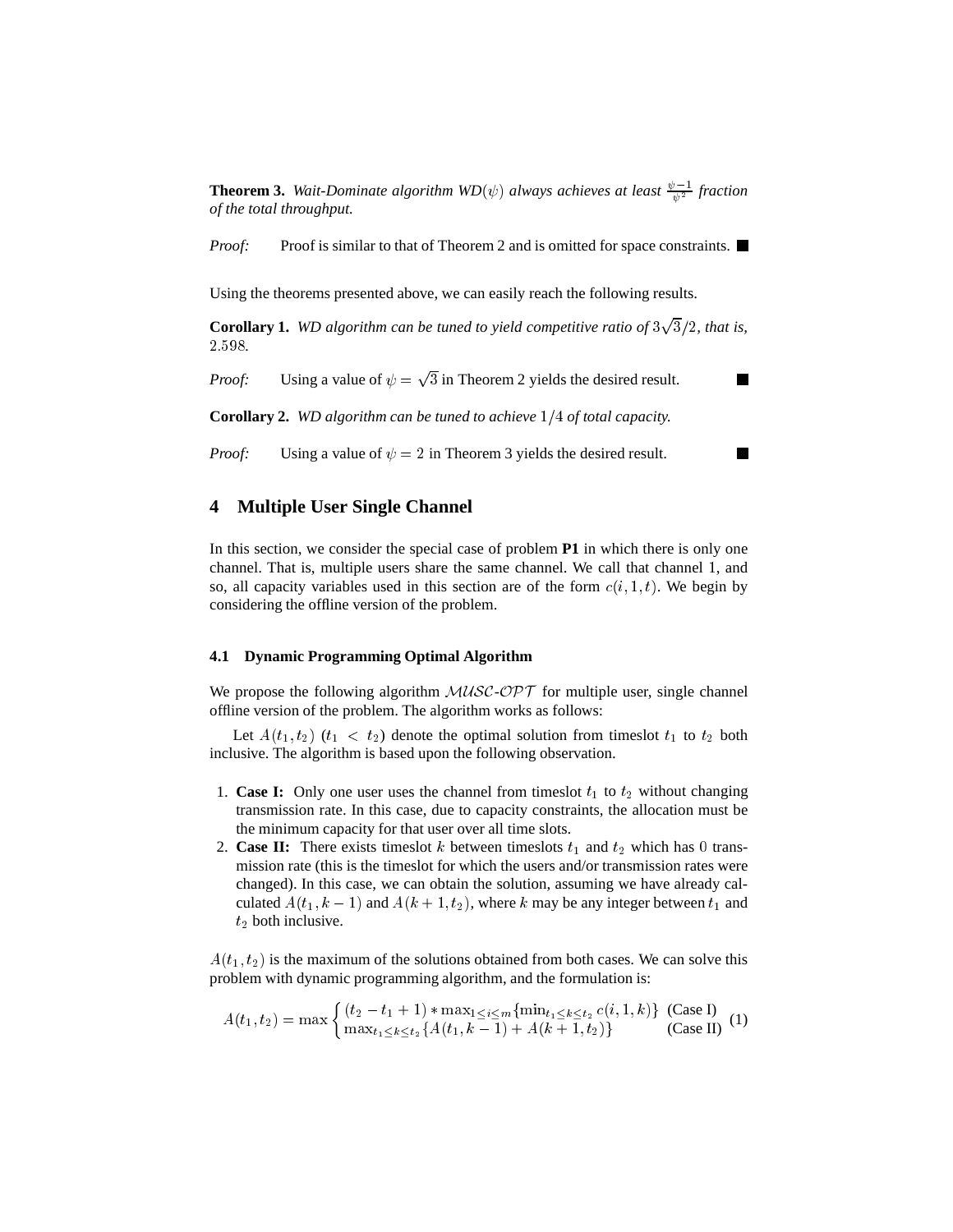For the special case, where  $t_1 = t_2$ ,  $A(t_1, t_2)$  is equal to the maximum capacity for the channel possible from all users at timeslot  $t_1$ . That is,  $A(t_1, t_1)$  =  $\max_{1 \leq i \leq m} c(i, 1, t_1)$  for each  $i, 1 \leq i \leq m$ , Also, for the sake of completeness of above recurrence, we define:  $A(t, t-1) \stackrel{\text{def}}{=} 0$ .

**Theorem 4.** *Algorithm* MUSC*-*OPT *is optimal.*

*Proof:* (By induction on the length of time interval  $t_2 - t_1 + 1$ ).

*Base Step:* If the length of time interval is 1, then the optimum solution is simply by choosing the user that has the maximum capacity for that timeslot. This is the solution returned by  $MUSC$ - $OPT$  in Case I.

*Inductive Hypothesis: MUSC-OPT* is optimal for all time intervals of size up to n.

*Induction Step:* Say the optimum solution for a problem where length of time interval is  $n$  is OPT. As noted in the above observation, OPT contains either one time interval where capacity is <sup>0</sup>, or it consists of a user using the channel capacity uniformly for all timeslots. MUSC-OPT considers both the cases and returns the maximum.

#### **4.2 Time Complexity Analysis**

**Theorem 5.** Algorithm MUSC-OPT runs in  $O(mn^3)$  time.

*Proof:* The maximum range of variable k in the inductive step of the algorithm is from 1 to  $m$ , and the maximum range of variable  $k$  in the inductive step of the algorithm is from 1 to n, Therefore each element of array A can be computed in  $O(mn)$ . Since there are  $n^2$  entries, the time complexity of algorithm is  $O(mn^3)$ .

*Remark 1:* While we have shown how the value  $A(1, n)$  can be computed, we have skipped the details of how the optimum solution  $x(i, 1, t)$  is stored or tracked. This can be accomplished by using a second matrix that stores the (timeslot of last <sup>0</sup>, user number and the allocation) combination.

*Remark 2*: The time complexity of this algorithm is quite easily improved to  $O(n^2(m +$  $n)$ ) by using dynamic programming for calculating the Case I elements that are used in Equation (1) in a preliminary phase.

#### **4.3** 2:598**-Competitive Online Algorithm**

In the online version, we assume that all the channel capacities are not known ahead of time, and only a very limited lookahead is given. This version is a more practical approach, and we extend the results obtained from the offline version both for obtaining online algorithms and for competitive analysis.

Next we formally specify algorithm  $MUSC-ON$  for online variation of multiple user single channel problem. The algorithm  $MUSC-ON$  is a 1-lookahead algorithm based on the WD algorithm discussed in section 3.3. The precise definition for choosing  $x(i, 1, t)$  is as follows: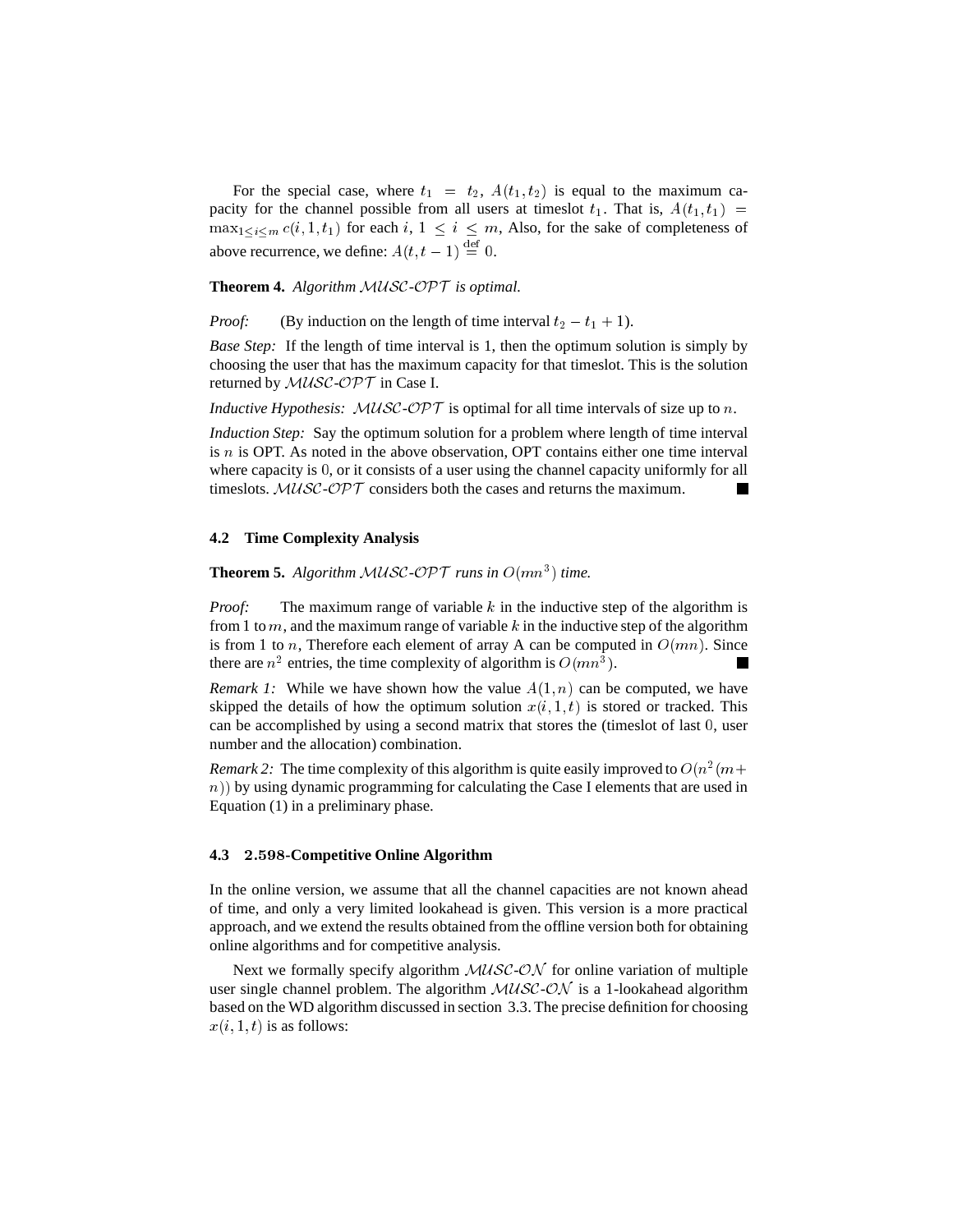- 1. For each timeslot, compute the maximum capacity over all users. Thus from the matrix  $c(i, 1, t)$ , we compute a one-dimensional matrix  $C = [c_{max}(t)]$ , where  $c_{max}(t) = \max_{1 \le i \le m} c(i, 1, t).$
- 2. Use the WD algorithm, to allocate based upon the one-dimensional matrix  $C =$  $[c_{max}(t)].$

We remind the reader that WD algorithm has the property that each non-zero allocation is surrounded by <sup>0</sup> allocation in preceding and succeeding timeslots. Next we present the competitive analysis of the  $MUSC-ON$  algorithm by comparing it to the performance of the optimal offline algorithm.

#### **Theorem 6.** *Algorithm* MUSC*-*ON *is* 2:598*-competitive.*

*Proof:* Proof is largely based upon the known result for WD algorithm which is known to be 2:598-competitive. Say the optimal channel allocation matrix is given by  $X$ , and the total throughput is OPT. Since only one user can be active at one time,

$$
OPT \le \sum_{1 \le t \le n} \max_{1 \le i \le m} c(i, 1, t) \tag{2}
$$

Say the solution returned by  $MUSC-ON$  is  $\beta$ . Since WD is 2.598-competitive, it implies that

$$
\beta \ge \frac{1}{2.598} \sum_{1 \le t \le n} c_{max}(t) \tag{3}
$$

П

From equations (2) and (3), we obtain that  $\beta > OPT/2.598$ .

**Time Complexity for**  $MUSC-ON$  The optimal solution for each time slot can be computed  $O(m)$  time, where m is the number of users. After that, decision of whether or not to use that timeslot can be made in constant time. The overall running time is thus  $O(m)$  for each timeslot, and  $O(mn)$  total for all timeslots.

## **5 Multiple User Multiple Channel**

In this section, we consider the most general form of the problem that is presented in Section 2.1. We observe that in this case the we are given a total of  $fmn$  entries (one entry per user-channel combination for each of the  $n$  timeslots). Our goal is to find out the allocation for each of the entries such that the solution is feasible, and the total throughput is maximized.

We assume that each user is only allowed to use at most one channel in any given timeslot. Hence, for each of the timeslots, only  $\min\{f, m\}$  entries can be non-zero, and from the total data set, at most  $n \text{ min}\lbrace f, m \rbrace$  entries can be non-zero. Note that such a constraint can be due to a user's hardware constraint (e.g., each user is equipped with only one transceiver).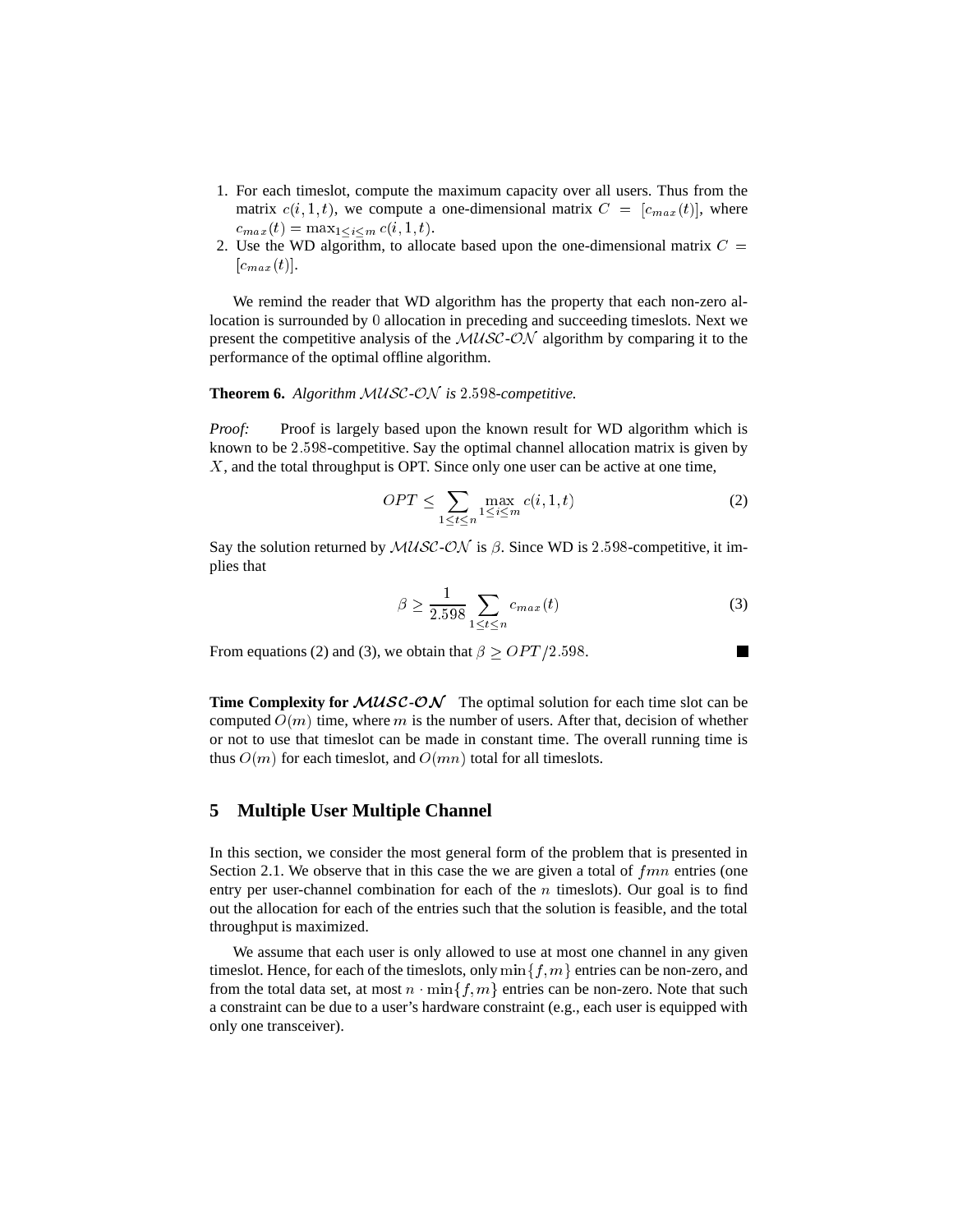#### **5.1 Maximum Throughput for One Timeslot**

In this section, we consider the special case when there is only one timeslot and this provides a base step that is used repetitively in the remainder of this section.

If there is only one timeslot, then the problem is defined as: Given  $m$  users and  $f$ channels, with  $c(i, j, 1)$  being the capacity for *i*-th user and *j*-th channel, we want to find an assignment that maximizes the throughput. An example capacity matrix for <sup>6</sup> users and <sup>6</sup> channels is shown in Table 2.

**Table 2.** Example capacity matrix for 6 users and 6 channels for 1 timeslot, with maximum matching solution for maximum throughput. An optimal solution is shown in bold.

|                 | U1 U2 U3 U4 U5 U6 |   |                |    |   |   |
|-----------------|-------------------|---|----------------|----|---|---|
| C <sub>1</sub>  | 3                 | 8 | 3              |    |   | 8 |
| C2              |                   |   | 3              | 9  | 0 | 2 |
| C <sub>3</sub>  | 3                 | 2 |                |    | 9 |   |
| $\overline{C}4$ | 3                 | 9 | 3              | 9  | 8 | 2 |
| C <sub>5</sub>  |                   | 5 | 8              | 3  |   | 8 |
| C6              | 8                 | 5 | $\overline{3}$ | 12 |   |   |

For a single timeslot, the problem of finding the maximum throughput is identical to finding the maximum weighted matching in the user-channel bipartite graph. Maximum weighted matching in a bipartite graph is a very well studied problem, and an optimal solution can be found in  $O(m^{2.5})$  time [7,8]. (Here, we assume that  $m \ge f$  without loss of any generality in our system model.)

#### **5.2** <sup>2</sup>**-Approximation Offline Algorithm**

We propose the following algorithm  $\mathcal{M} \mathcal{U} \mathcal{M} \mathcal{C}$ -2 for multiple user, multiple channel offline version of the problem. The algorithm works in two stages:

- **Step 1:** Use maximum matching to calculate the optimal user-channel assignment for each timeslot, independent of preceding and succeeding timeslot. Say the output of 1st step is an array:  $\alpha = [\alpha(1), \alpha(2), \alpha(3), \ldots, \alpha(n)].$
- **Step 2:** Optimally select timeslots such that the total value is maximized and no adjacent timeslots are chosen. This can be done using a single pass dynamic programming algorithm, that is based upon the following recurrence.  $\beta(k)$  =  $\max\{\beta(k-2) + \alpha(k), \beta(k-1)\}.$

We observe that the step 2 of this problem is different from the single user single channel offline problem. In the single user single channel problem, it is permissible for two adjacent timeslots to be both nonzero provided they are equal. However, for the step 2 of this problem, even if  $\alpha(i) = \alpha(i + 1)$ , we still cannot allocate both of the slots, as the overall solution may not be feasible.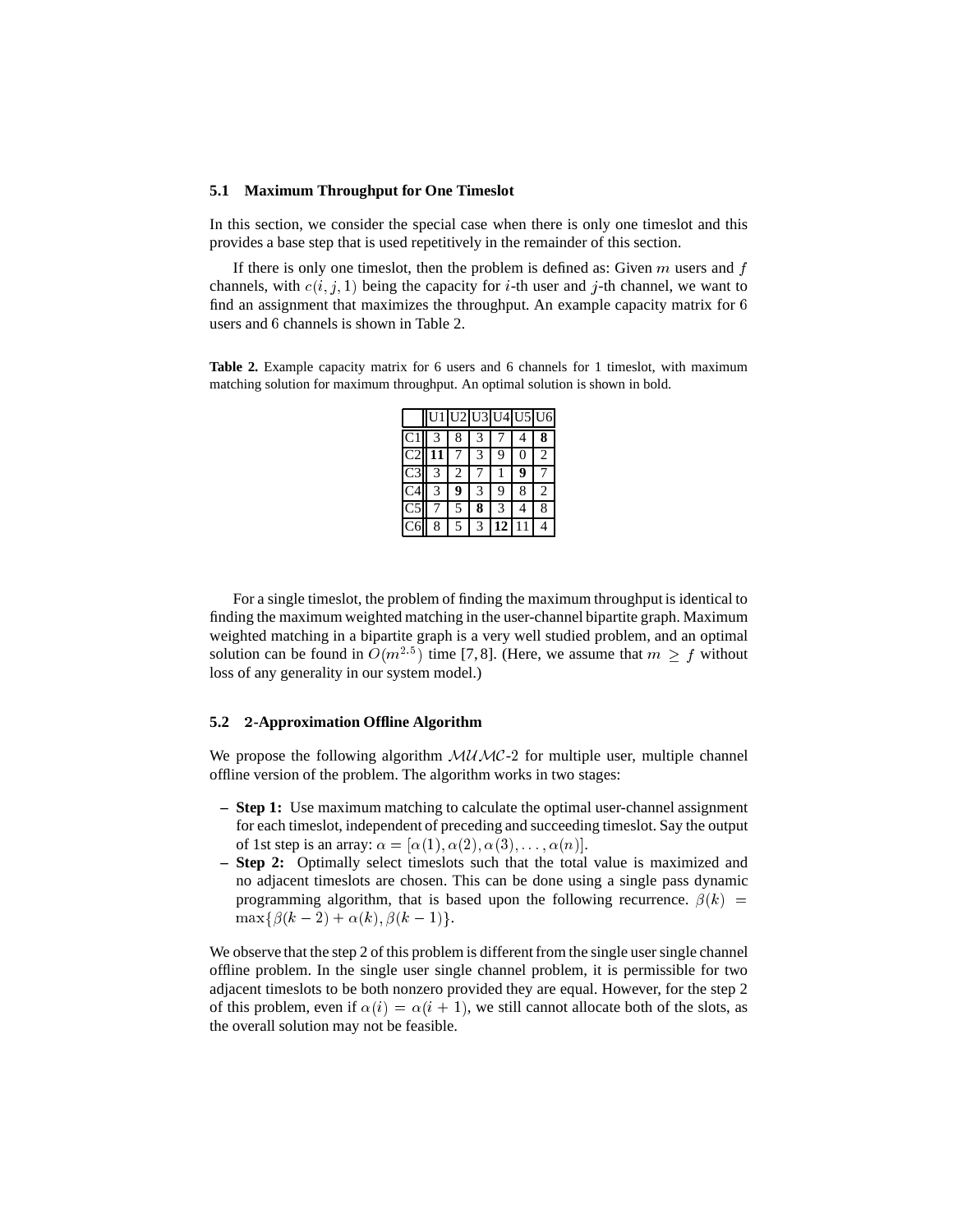**Lemma 1.**  $\beta(n)$  is at least half of sum of  $\alpha(t)$ , i.e.,  $\beta(n) \geq \frac{1}{2} \sum_{t=1}^{n} \alpha(i)$ .

*Proof:* Consider two specific feasible solutions: (i) feasible solution in which only odd timeslots are chosen, and (ii) feasible solution in which only even timeslots are chosen.

Since  $\beta(n)$  is optimal solution, it must be greater than both these feasible solutions. That is,

$$
\beta(n) \ge \sum_{i \text{ is odd}} \alpha(i) \text{ and } \beta(n) \ge \sum_{i \text{ is even}} \alpha(i)
$$

$$
\Rightarrow 2\beta(n) \ge \sum_{i \text{ is odd}} \alpha(i) + \sum_{i \text{ is even}} \alpha(i) = \sum_{i=1}^{n} \alpha(i)
$$

$$
\Rightarrow \beta(n) \ge \frac{1}{2} \sum_{i=1}^{n} \alpha(i).
$$

**Theorem 7.** *Algorithm* MUMC*-*<sup>2</sup> *is* <sup>2</sup>*-Approximation.*

*Proof:* Say the optimum solution for the multiple user multiple channel is OPT. In that case, the OPT must be less than the sum of the optimum solutions obtained for each time slot. That is,  $OPT \leq \sum_{i=1}^{n} \alpha(i)$ . Using Lemma 5.2,  $\beta(n) \geq \frac{1}{2} \sum_{i=1}^{n} \alpha(i)$ . Hence, Г  $\beta(n) \geq \frac{1}{2}OPT$ .

**Time Complexity Analysis** In the first stage, we use maximum weighted matching algorithm which runs in  $O(m^{2.5})$  time, for each timeslot. Thus, the total time of execution for the first stage is  $O(nm^{2.5})$ . The second stage runs in  $O(n)$ , resulting in an overall time complexity of  $O(nm^{2.5}) + O(n)$ , i.e.,  $O(nm^{2.5})$ .

#### **5.3** <sup>4</sup>**-Competitive Online Algorithm**

In this section, we study a <sup>1</sup>-lookahead algorithm for scheduling in multiple user multiple channel network. This version is a more practical approach compared to the offline version, and we extend the results obtained from the offline version both for obtaining online algorithms and for competitive analysis.

The algorithm  $MUMC-ON$  is specified as follows:

- **Step 1:** Calculate the maximum matching for each time slot independently. This step is the same as Step 1 for the offline 2-approximation algorithm  $MUMC-2$ . Again, we assume that the value of the maximum matching for the timeslot  $t$  is given by  $\alpha(t)$ .
- **Step 2:** Choose the timeslots to use using the Wait-Dominate (WD) algorithm, using the parameter  $\psi = 2$ . We observe that WD algorithm has the property that each non-empty allocation is surrounded by <sup>0</sup> allocation in preceding and succeeding timeslots.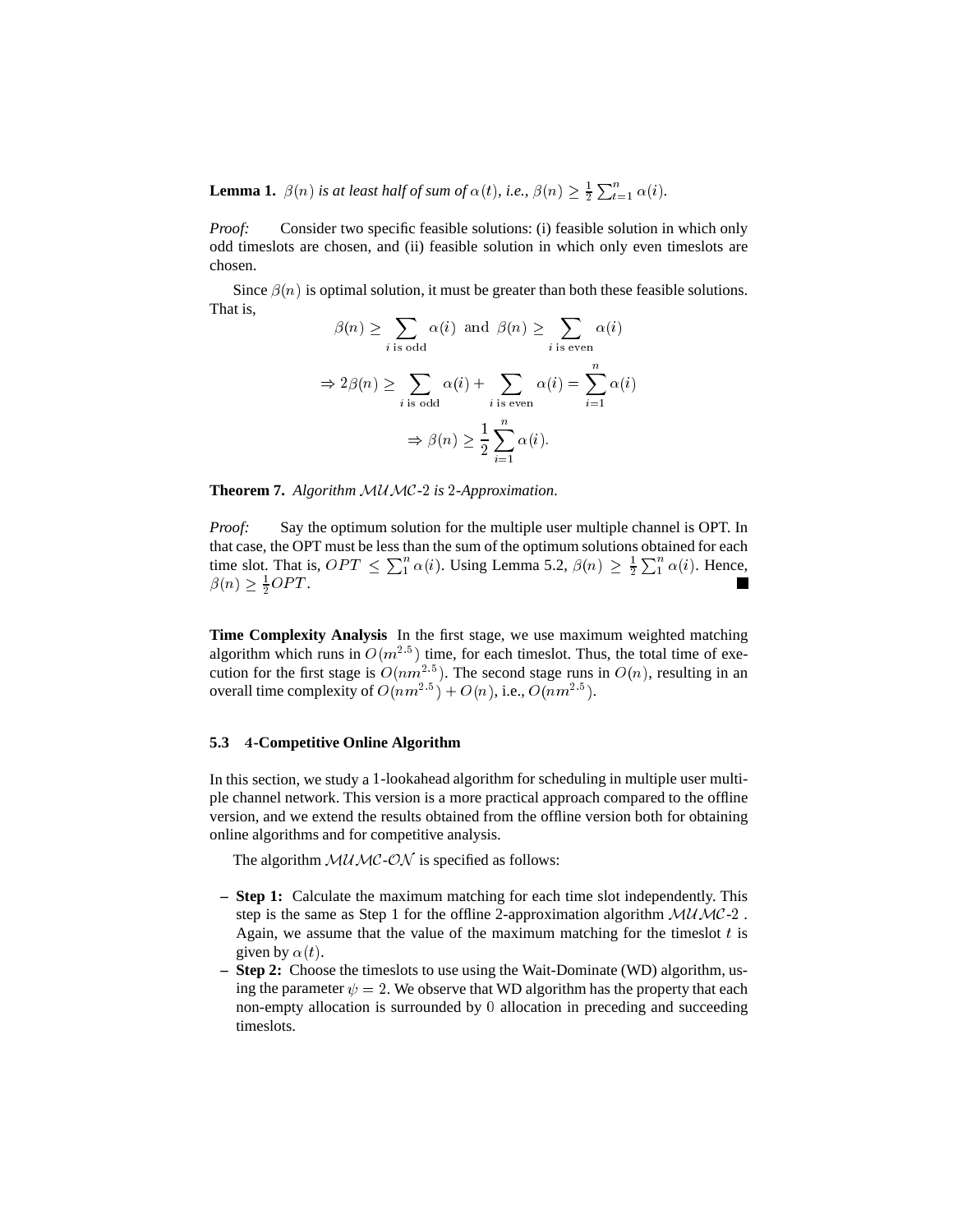**Theorem 8.** *Algorithm* MUMC*-*ON *is* <sup>4</sup>*-competitive.*

*Proof:* The proof is based on the proof for WD algorithm that is used in Step 2. Let the value of an optimal offline algorithm be given by OPT. Since the optimum value cannot exceed the sum of optimum values obtained independently for each timeslot, we have  $OPT \leq \sum_{t=1}^{n} \alpha(t)$ . Let the total throughput using the MUMC-ON be  $\beta$ . Then using the fact that when using  $\psi = 2$ , WD algorithm always achieves at least 1/4 of the total capacity, we have  $\beta \geq \frac{1}{4} \sum_{t=1}^{n} \alpha(t)$ . Combining these two equations, we obtain  $\overline{\phantom{a}}$ that  $\beta \geq \frac{1}{4}OPT$ .

# **5.4 Upper Bound for Performance Analysis**

In section 5.3, we presented a <sup>4</sup>-competitive online algorithm. However, the ratio is against the sum of maximum usage in each time slot taken separately, which provides a loose upper bound on the optimal. In fact, the sum of maximum possible usage in each time slot taken separately may be twice as much as the optimal. We denote that upper bound by  $U_1$ , where  $U_1 = \sum_{t=1}^n \alpha(t)$ .

From the analysis in Section 4.1, we observe that optimal throughput for multiple channels is no more than the sum of optimal solution  $MUSC-OPT$  for each channel considered separately. We use that to propose the following alternate upper bound in which  $OPT_{MUSC}(j)$  denotes the optimal throughput for channel j obtained using the  $MUSC$ - $OPT$  algorithm. We denote this upper bound by  $U_2$ , where  $U_2 = \sum_{i=1}^{J} OPT_{MUSC}(j).$ 

The overall upper bound is now given by  $U = \min\{U_1, U_2\}.$ 

In our numerical analysis we observed that the channel based optimal upper bound  $(U_2)$  is almost always tighter than the upper bound achieved using the maximum matchings  $(U_1)$ . In fact, simulation results in Section 7 show that  $U_2$  is near-optimal.

### **6 Imperfect Channel Estimates**

Both the online and offline versions of the problems considered before assume that the channel state is known deterministically. In reality, however the channel state for even the next timeslot may have a certain error probability. The channel state may change rapidly based upon the user's movements, or other network parameters, thus affecting the error probability for the predicted channel capacity.

In this section, we consider 1-lookahead for multiple user single channel and multiple user multiple channel versions of the problem, assuming imperfect channel estimation. Thus our 1-lookahead online algorithm should use the true capacity  $c(i, j, t)$  for the current timeslot and the estimated capacity  $c'(i, j, t+1)$  for the next timeslot. Since we are only considering 1-lookahead algorithms (i.e.,  $h = 1$ ), we simplify the notation used in Section 2.3. Henceforth,  $c'(i, j, t + 1)$  is the estimated capacity for *i*-th user on j-th channel during the  $(t+1)$ -th timeslot, as estimated before the beginning of timeslot t. Of course, the actual capacity in the  $(t + 1)$ -th timeslot may be higher or lower than  $c'(i, j, t + 1).$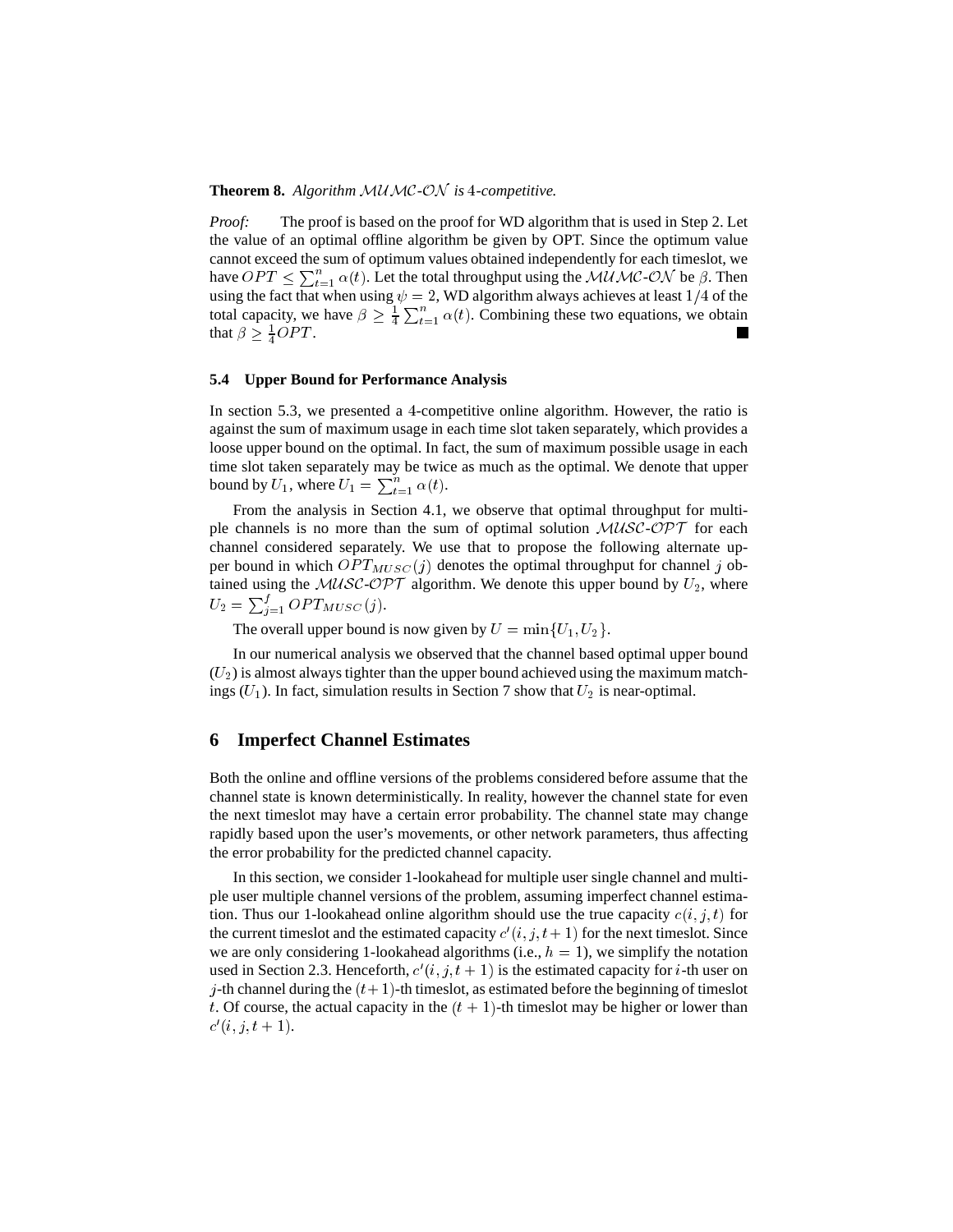#### **6.1 Multiple User Single Channel**

For incorporating the case of imperfect estimates for multiple user single channel, we modify WDH discussed in Section 3.2 as follows.

The modified algorithm is called *Weighted-Wait-Dominate-Hold* (WWDH) and accepts weight parameter  $(w)$ , where w is the weight that the algorithm uses when considering the projected allocation in the next time slot  $(t + 1)$ . The algorithm is defined as follows (Please note that for single channel case,  $j$  is always equal to 1).

- 1. For each user <sup>i</sup>, first form a tentative two-slot schedule using the same rules as WDH. That is, calculate  $x(i, 1, t)$  and  $x'(i, 1, t + 1)$  using  $x(i, 1, t - 1)$ ,  $c(i, 1, t)$ and  $c'(i, 1, t + 1)$ . Again, we note that  $x'(i, 1, t + 1)$  is the projected allocation for the *i*-th user during the  $(t + 1)$ -th timeslot.
- 2. Compute  $x(i, 1, t) + wx'(i, 1, t + 1)$ .
- 3. Say the user  $i^*$  has the maximum value of  $x(i, 1, t) + wx'(i, 1, t + 1)$ , i.e.,  $i^* = \arg \max_{1 \le i \le m} \{x(i, 1, t) + wx'(i, 1, t + 1)\}.$
- 4. Set  $x(i', 1, t) = 0$ , where  $i' \neq i^*$ , and keep  $x(i^*, 1, t)$  to be as calculated.

As noted earlier, the WDH algorithm, designed for single user single channel version of problem, allocates usage for the current timeslot keeping into consideration the "projected" allocation for the next timeslot. In the next timeslot, it may or may not use that projected allocation. The situation is even more marked for the multiple user single channel case, since there are  $m$  possible combinations that may change the anticipated decision. We interpret this increased likelihood of change to suggest that the next timeslot should have lesser weightage than the current timeslot.

#### **6.2 Multiple User Multiple Channel**

For the case of multiple user multiple channel, we propose best-fit heuristic algorithm based on WWDH for multiple user single channel. The essential idea of the algorithm is to iterate over channels from 1 to  $f$ , and using WWDH for each channel. All users that are allocated over a particular channel are considered to be unavailable over the next channels. Recall that each user is only allowed to use at most one channel in any given timeslot.

At each timeslot  $t$ , we use the following algorithm to get  $x$  with the sequence of channels 1 to  $f$ .

- $-$  For the first channel, i.e., if  $j = 1$ , we proceed by using WWDH for multiple user single channel.
- **–** For the case of  $j > 1$ , if  $x(i, k, t 1) > 0$  or  $x(i, k, t) > 0$  for  $1 \le k \le j 1$ ,  $c(i, j, t)$  is forced to be 0. Then apply the algorithm WWDH for multiple user single channel to get  $x(i, j, t)$ .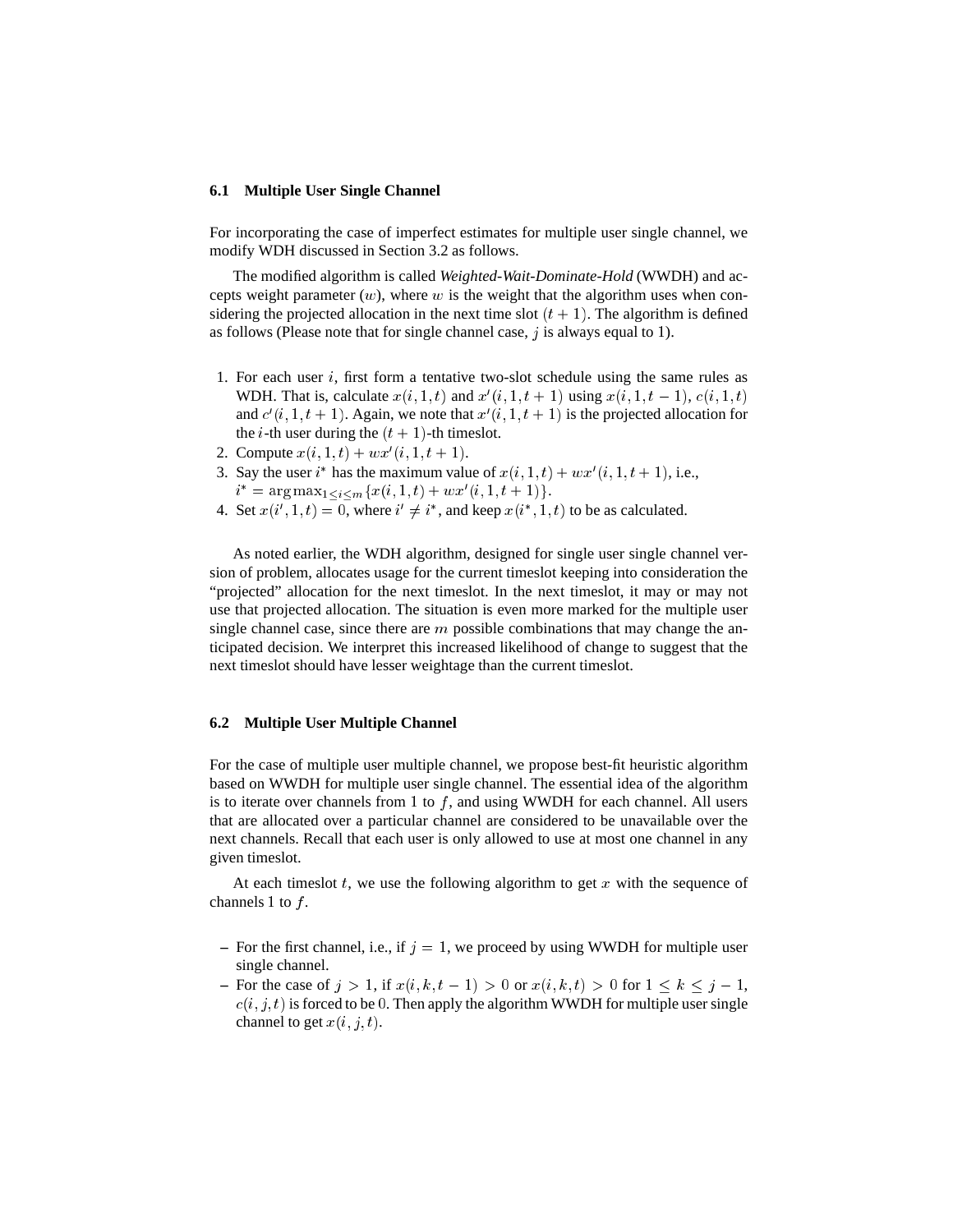# **7 Numerical Results**

In this section, we present the empirical results for the algorithms presented in the preceding sections. Our goal here is to evaluate the algorithms by varying the number of users, channels and the prediction accuracy.

For calculating empirical results, we assume 1; <sup>000</sup> timeslots and channel capacity is randomly chosen from one of the <sup>9</sup> levels. We use the MCS capacity levels:  $[8.8, 11.2, 14.8, 17.6, 22.4, 29.6, 44.8, 54.5, 59.2]$  (in kb/s) as outlined in the EGPRS modulation and coding schemes and peak data rates in [1].

For the case of algorithms for imperfect channel estimates, the following procedure is used to calculate the estimated capacity and true capacity values. The prediction accuracy is used to calculate the values  $p(a, b)$  for all values of  $b \neq a$ , where  $p(a, b)$ is the probability that actual capacity  $c(i, j, t + 1)$  turns out to be equal to b, given the estimated value  $c'(i, j, t + 1)$  was equal to a.

- 1. We assume that for any rate <sup>a</sup>, the prediction accuracy in capacity estimation for each user, each channel, and each time slot is the same, and is given by  $p(a, a)$ .
- 2. We first generate the value  $\alpha$  by choosing a random value from the MCS list.
- 3. From  $p(a, a)$ , we first calculate  $p(a, \bar{a}) = 1 p(a, a)$ .
- 4. We assume that the  $p(a, b)$  is inversely proportional to the "distance" between a and b. Please note that the distance is between the indices in the MCS list. For example, the distance between 11:2 and 22:4 is <sup>3</sup>. Using this inverse relationship and the fact that  $\sum_{b \in \text{MCS}} p(a, b) = 1$ , we can calculate  $p(a, b)$  for all values of a and b.

We note that many results for the case of perfect estimation can be subsumed under the results for imperfect estimation, by setting the prediction accuracy probability to 1.

Next we plot throughput for different number of users, number of channels and different values of weight  $w > 0$  (an input parameter to the WWDH algorithm), as well as different values of prediction accuracy. The throughput when  $w = 0$  is obtained using a simple greedy algorithm without using the estimate  $c'(i, j, t + 1)$  (i.e., 0-lookahead). The upper bound  $U$  used in all these figures is obtained by taking the sum of upper bound taken over each channel considered separately, as noted in Section 5.4.

In Figure 1, the throughput is plotted against the weight  $w$  used by WWDH, for 5 users and <sup>5</sup> channels, and for prediction accuracy varying from 0:5 to 1:0. The plot suggests that the weight of 0:5 maximizes the throughput for all values of accuracy. We observe that even for <sup>1</sup>-lookahead with only <sup>50</sup>% accuracy, we can still obtain a throughput that exceeds 75% of the upper bound. The results also confirm that the throughput is higher if the prediction accuracy for the channel is higher. This is also consistent for results shown in Figures 2, 3 and 4. Note that for a wide range of  $w$ values, the WWDH algorithm performs well, but for two extreme values (i.e.,  $w = 0$ or  $w = 1$ ), the performance is lower. Again, this is also consistent for results shown in Figures 2, 3 and 4.

In Figures 2 and 3, the throughput is plotted against the weight  $w$  used by WWDH, for <sup>5</sup> channels where the number of users is <sup>20</sup> and <sup>40</sup> respectively. The prediction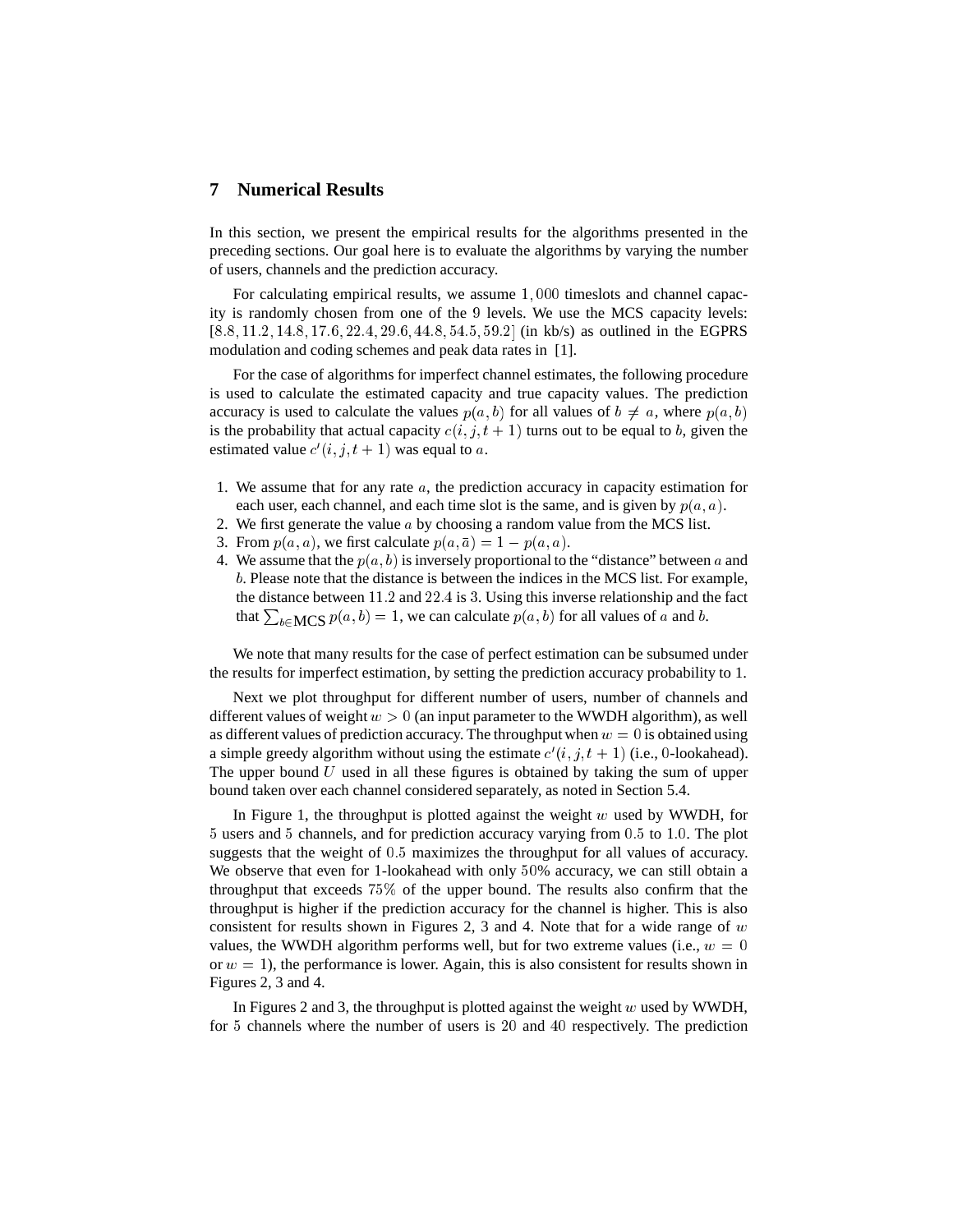accuracy varies from 0.5 to 1.0. The plot suggests that the optimal weight tends to decrease when the ratio  $m/f$  increases, though the throughput values are quite close for all weight values between 0.1 and 0.7. For  $m = 20$ , the optimal weight is observed to be 0.3, while for  $m = 40$ , the weight of 0.2 maximizes the throughput. We observe that for the case of  $m = 20$ , even with a 1-lookahead with only 50% accuracy, we can still obtain a throughput that exceeds 88% of the upper bound. Similar observations are made for  $m = 40$ .

Figure 1: Throughput vs. Weight Figure 2: Throughput vs. Weight  $m = 5, f = 5$   $m = 20, f = 5$ 

| Figure 3: Throughput vs. Weight | Figure 4: Throughput vs. Number of users |
|---------------------------------|------------------------------------------|
| $m = 40, f = 5$                 | $w = 0.5, f = 5$                         |

In Figure 4, we summarize our results. Even in case of single lookahead with only 50% prediction accuracy for <sup>5</sup> users, a throughput of 75% can be achieved by properly setting the weight parameter in WWDH algorithm algorithm. The achieved throughput for single lookahead with 50% prediction accuracy can be as high as 87% if the number of users is increased to <sup>10</sup>.